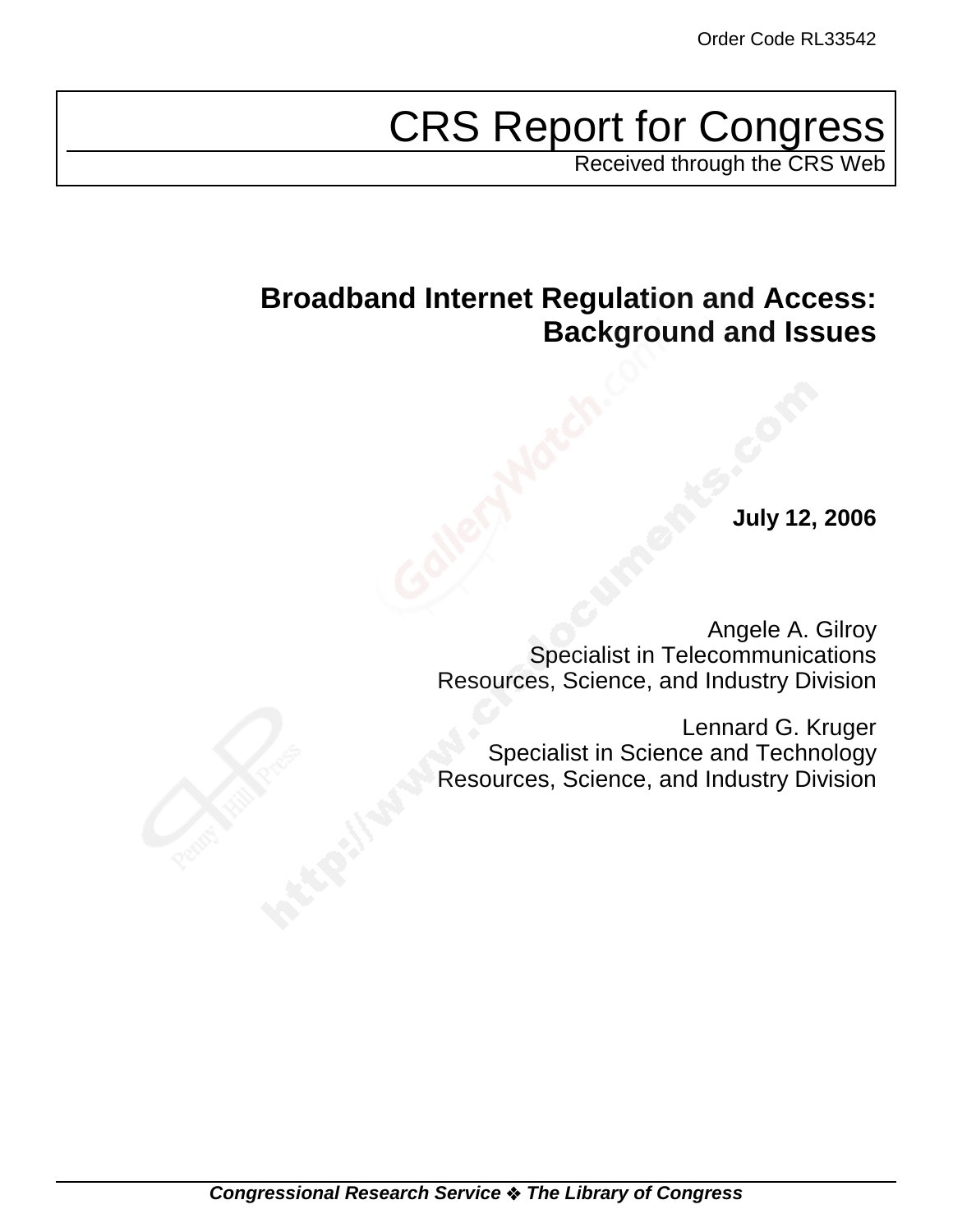## Broadband Internet Regulation and Access: Background and Issues

## **Summary**

Broadband or high-speed Internet access is provided by a series of technologies that give users the ability to send and receive data at volumes and speeds far greater than current Internet access over traditional telephone lines. In addition to offering speed, broadband access provides a continuous, "always on" connection and the ability to both receive (download) and transmit (upload) data at high speeds. Broadband access, along with the content and services it might enable, has the potential to transform the Internet: both what it offers and how it is used. It is likely that many of the future applications that will best exploit the technological capabilities of broadband have yet to be developed. There are multiple transmission media or technologies that can be used to provide broadband access. These include cable, an enhanced telephone service called digital subscriber line (DSL), satellite, fixed wireless (including "wi-fi" and "Wi-Max"), broadband over powerline (BPL), fiber-to-the-home (FTTH), and others. While many (though not all) offices and businesses now have Internet broadband access, a remaining challenge is providing broadband over "the last mile" to consumers in their homes. Currently, a number of competing telecommunications companies are developing, deploying, and marketing specific technologies and services that provide residential broadband access.

From a public policy perspective, the goals are to ensure that broadband deployment is timely and contributes to the nation's economic growth, that industry competes fairly, and that service is provided to all sectors and geographical locations of American society. The federal government — through Congress and the Federal Communications Commission (FCC) — is seeking to ensure fair competition among the players so that broadband will be available and affordable in a timely manner to all Americans who want it.

While President Bush has set a goal of universal broadband availability by 2007, some areas of the nation — particularly rural and low-income communities continue to lack full access to high-speed broadband Internet service. In order to address this problem, the 109th Congress is examining the scope and effect of federal broadband financial assistance programs (including universal service), and the impact of telecommunications regulation and new technologies on broadband deployment. One facet of the debate over broadband services focuses on whether present laws and subsequent regulatory policies are needed to ensure the development of competition and its subsequent consumer benefits, or conversely, whether such laws and regulations are overly burdensome and discourage needed investment in and deployment of broadband services. The regulatory debate focuses on a number of issues, including the extent to which legacy regulations should be applied to traditional providers as they enter new markets, the extent to which legacy regulations should be imposed on new entrants as they compete with traditional providers in their markets, the treatment of new and converging technologies, and whether the emergence of municipal broadband networks constitute unfair competition with the private sector. This report – which will be updated as events warrant – replaces CRS Issue Brief IB10045, *Broadband Internet Regulation and Access: Background and Issues*.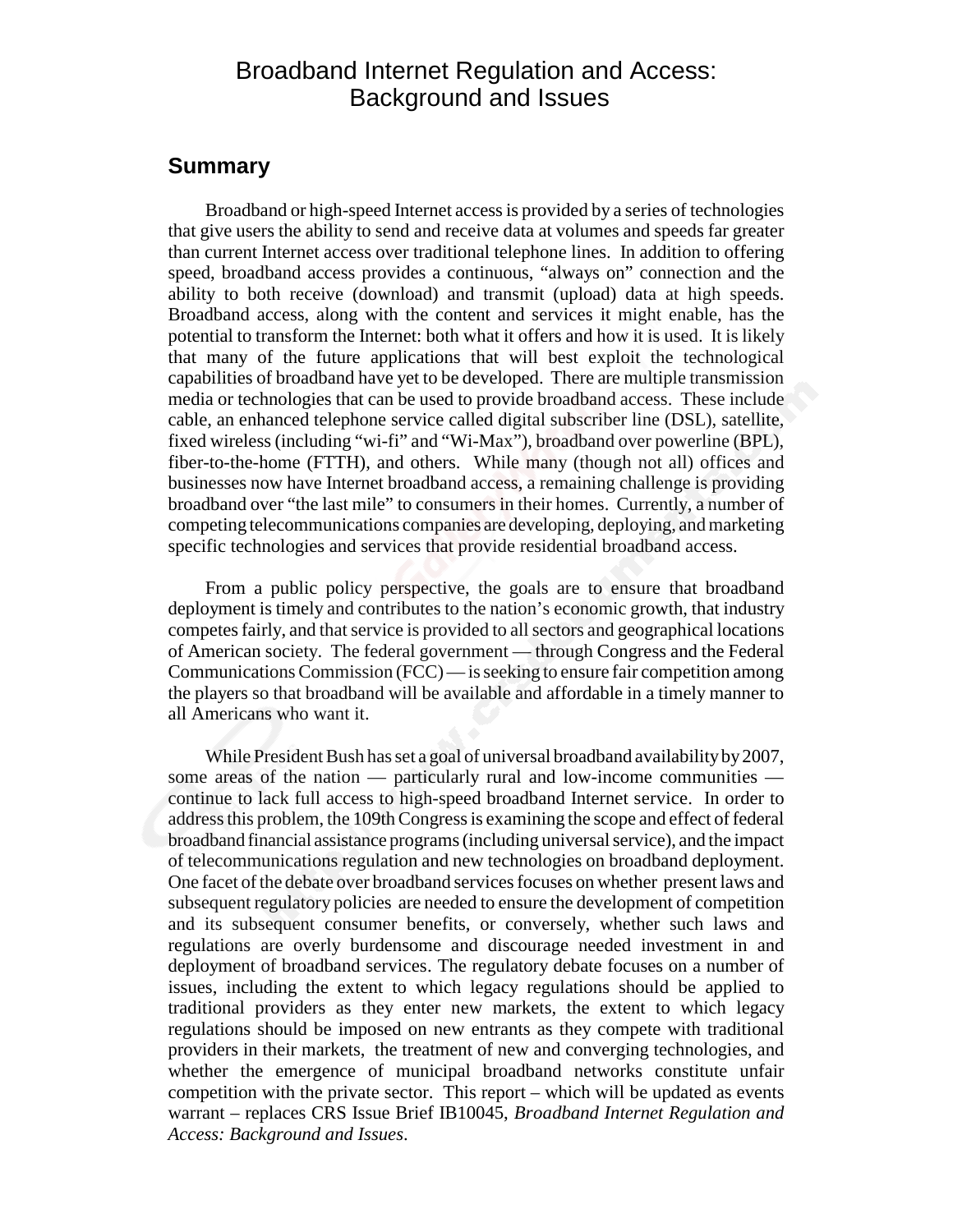## **Contents**

| What Is Broadband and Why Is It Important? $\dots\dots\dots\dots\dots\dots\dots\dots$ |
|---------------------------------------------------------------------------------------|
|                                                                                       |
|                                                                                       |
|                                                                                       |
|                                                                                       |
|                                                                                       |
|                                                                                       |
|                                                                                       |
|                                                                                       |
|                                                                                       |
|                                                                                       |
|                                                                                       |
| Regulation and Broadband: Convergence and the Changing Marketplace 8                  |
|                                                                                       |
|                                                                                       |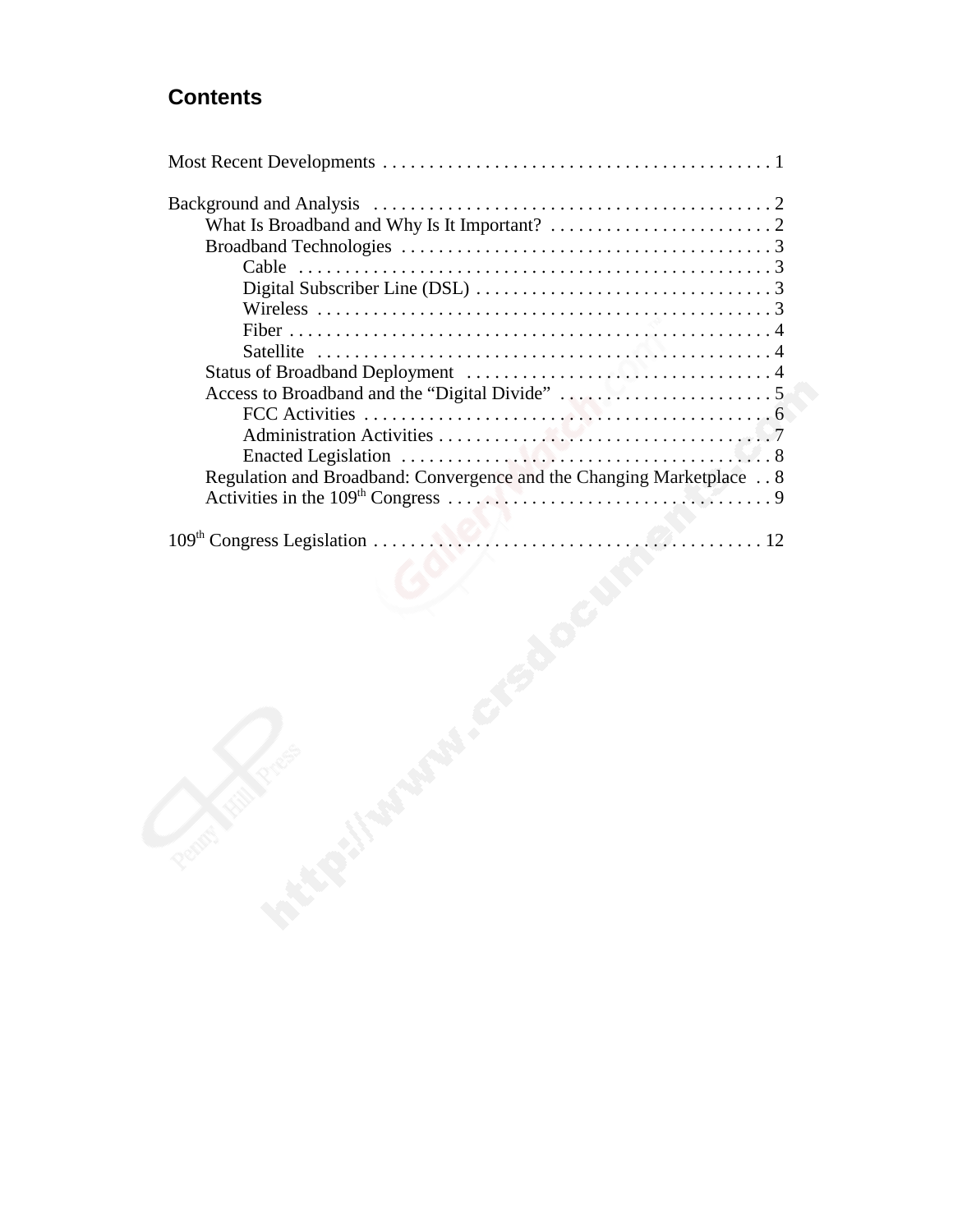## Broadband Internet Regulation and Access: Background and Issues

## **Most Recent Developments**

In the  $109<sup>th</sup>$  Congress, legislation has been introduced to provide financial assistance to encourage broadband deployment (H.R. 144, H.R. 146, H.R. 1479, H.R. 3517, H.R. 3958, H.R. 4297, S. 14, S. 497, S. 502, S. 1147, S. 1583, S. 1765, S. 1766). Also, the impact of existing laws and regulatory policies on broadband providers and ultimately broadband deployment continues to be of congressional interest in the second session (H.R. 214, H.R. 2726, H.R. 3146, H.R. 5252, H.R. 5273, H.R. 5417, S. 1294, S. 1349, S. 1504, S. 1583, S. 2113, S. 2256, S. 2360, S. 2686, S. 2917, S. 2989).

The House Energy and Commerce Committee on April 26, 2006, passed (42- 12), with amendment, H.R. 5252, a comprehensive telecommunications bill. The measure, entitled the "Communications Opportunity, Promotion, and Enhancement Act" (COPE), was the subject of a sequential referral request, by House Judiciary Chairman Sensenbrenner, which delayed floor consideration. That referral request was denied. The House Rules Committee approved eight amendments to be considered during floor debate on H.R. 5252. The House passed (321-101) H.R. 5252, with amendment, on June 8, 2006.

Senate Commerce Committee Chairman Stevens introduced, on May 1, 2006, a major telecommunications bill, S. 2686, which was the topic of Committee hearings on May 18, and May 25, 2006. A revised draft of the bill was the subject of a June 13, 2006 Committee hearing. A third revision was passed (15-7) with amendment, by the Commerce Committee on June 28, 2006. It remains uncertain if the measure will be considered by the Senate, but regardless it is not anticipated to be considered until after the summer recess.

Both the Senate and House Judiciary Committees have also announced intentions to examine issues related to telecommunications reform. The House Judiciary's Telecommunications and Antitrust Task Force held a hearing, on April 25, 2006, to examine competition issues relating to Internet access and "net neutrality." Chairman Sensenbrenner and Representative Conyers introduced, on May 18, 2006, a bipartisan bill (H.R. 5417) addressing the issue of Internet access, which was passed (20-13) as amended, by the full committee on May 25, 2006. The Senate Judiciary Committee held a June 14, 2006 hearing on communications laws and ensuring competition and innovation.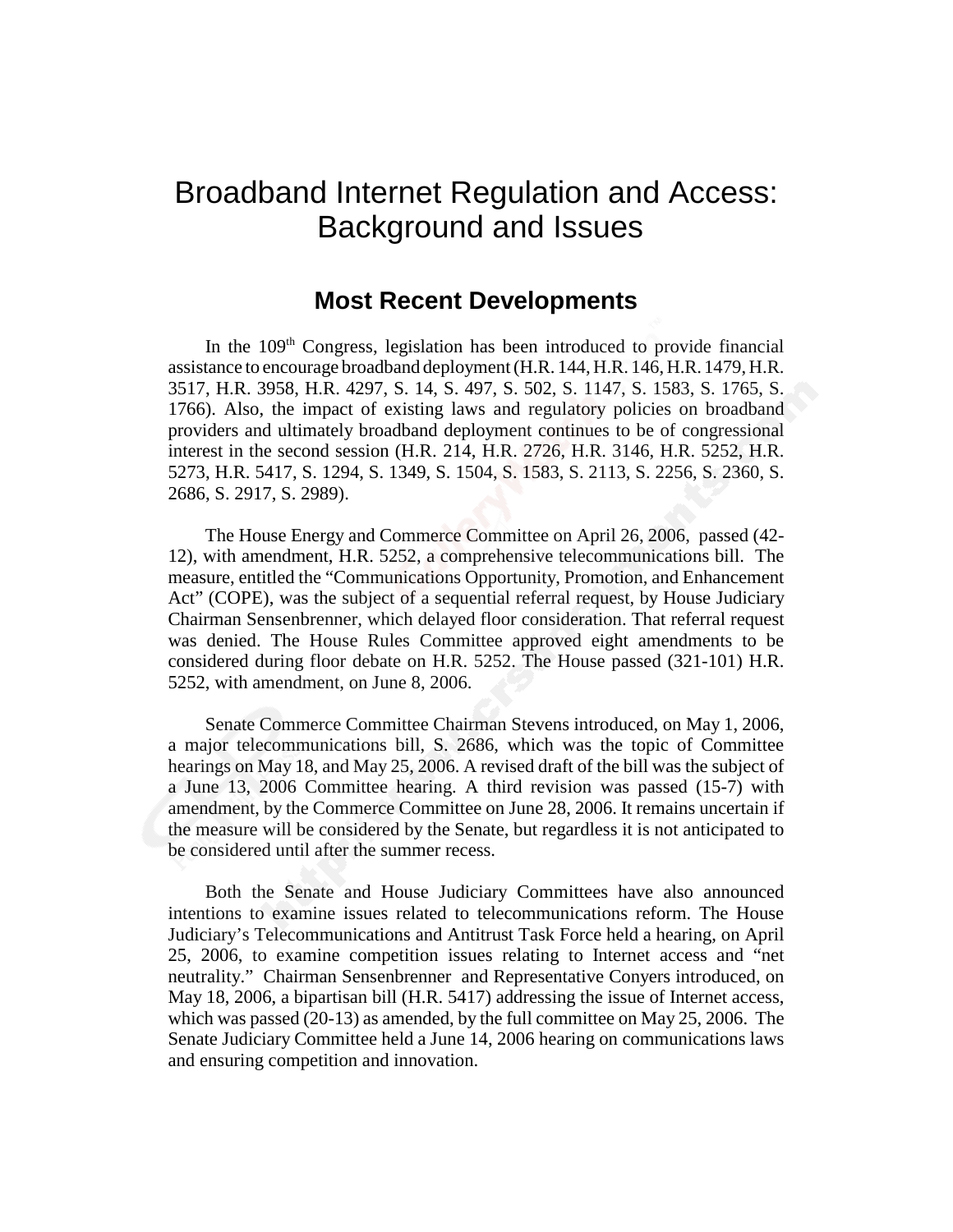## **Background and Analysis**

Broadband or high-speed Internet access is provided by a series of technologies that give users the ability to send and receive data at volumes and speeds far greater than current Internet access over traditional telephone lines. Currently, a number of telecommunications companies are developing, installing, and marketing specific technologies and services to provide broadband access to the home. Meanwhile, the federal government — through Congress and the Federal Communications Commission (FCC) — is seeking to ensure fair competition among the players so that broadband will be available and affordable in a timely manner to all Americans who want it.

### **What Is Broadband and Why Is It Important?**

Traditionally, Internet users have accessed the Internet through the same telephone line that can be used for traditional voice communication. A personal computer equipped with a modem is used to hook into an Internet dial-up connection provided (for a fee) by an Internet service provider (ISP) of choice. The modem converts analog signals (voice) into digital signals that enable the transmission of "bits" of data.

The faster the data transmission rate, the faster one can download files or hop from Web page to Web page. The highest speed modem used with a traditional telephone line, known as a 56K modem, offers a maximum data transmission rate of about 45,000 bits per second (bps). However, as the content on the World Wide Web becomes more sophisticated, the limitations of relatively low data transmission rates (called "narrowband") such as 56K become apparent. For example, using a 56K modem connection to download a 10-minute video or a large software file can be a lengthy and frustrating exercise. By using a broadband high-speed Internet connection, with data transmission rates many times faster than a 56K modem, users can view video, make telephone calls, or download software and other data-rich files in a matter of seconds. In addition to offering speed, broadband access provides a continuous "always on" connection (no need to "dial-up") and a "two-way" capability — that is, the ability to both receive (download) and transmit (upload) data at high speeds.

Broadband access, along with the content and services it might enable, has the potential to transform the Internet — both what it offers and how it is used. For example, a two-way high speed connection could be used for interactive applications such as online classrooms, showrooms, or health clinics, where teacher and student (or customer and salesperson, doctor and patient) can see and hear each other through their computers. An "always on" connection could be used to monitor home security, home automation, or even patient health remotely through the Web. The high speed and high volume that broadband offers could also be used for bundled service where, for example, cable television, video on demand, voice, data, and other services are all offered over a single line. In truth, it is possible that many of the applications that will best exploit the technological capabilities of broadband, while also capturing the imagination of consumers, have yet to be developed.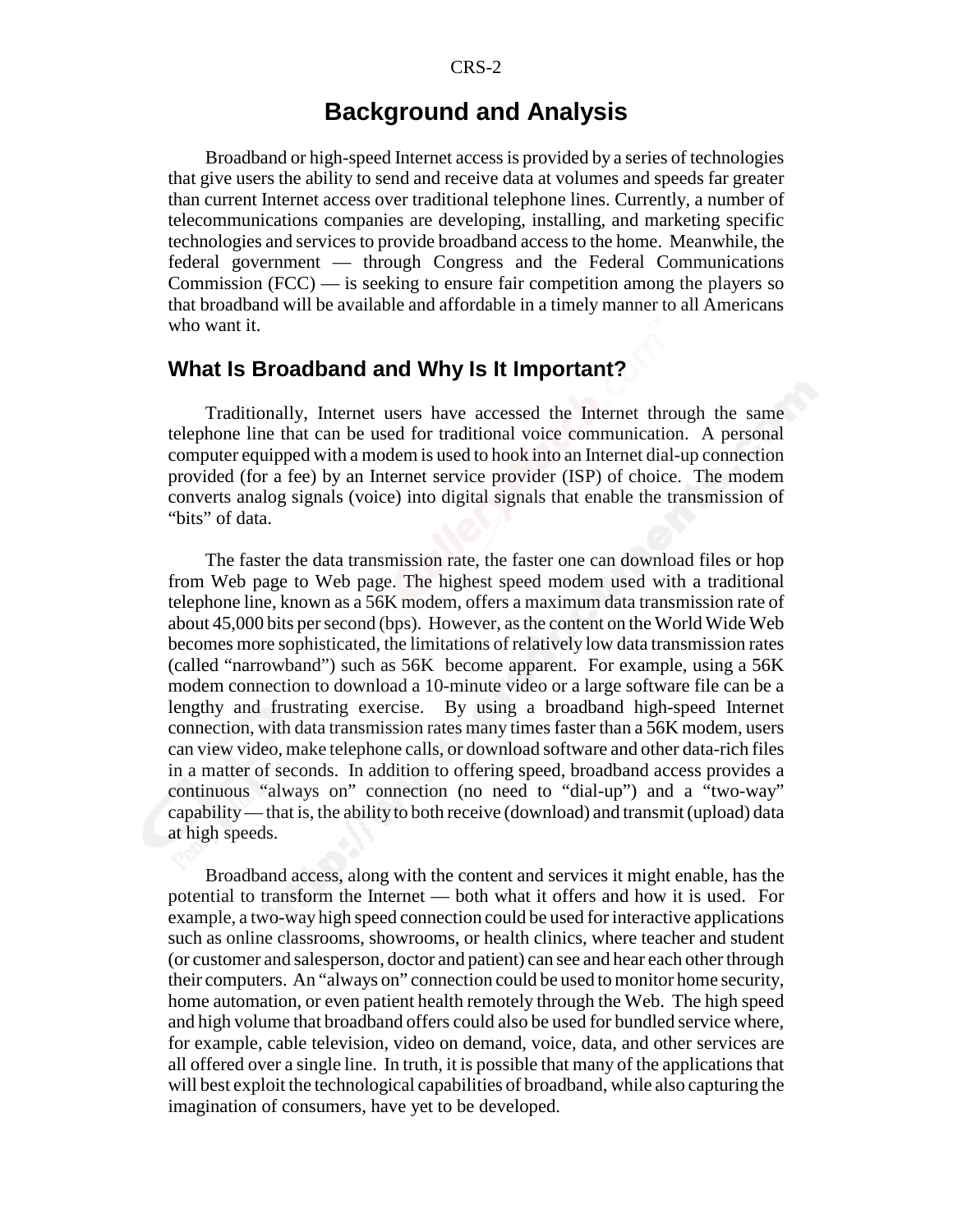#### **Broadband Technologies**

There are multiple transmission media or technologies that can be used to provide broadband access. These include cable modem, an enhanced telephone service called digital subscriber line (DSL), satellite technology, terrestrial (or fixed) wireless technologies, and others. Cable and DSL are currently the most widely used technologies for providing broadband access. Both require the modification of an existing physical infrastructure that is already connected to the home (i.e., cable television and telephone lines). Each technology has its respective advantages and disadvantages, and will likely compete with each other based on performance, price, quality of service, geography, user friendliness, and other factors. The following sections summarize cable, DSL, and other prospective broadband technologies.

**Cable.** The same cable network that currently provides television service to consumers is being modified to provide broadband access. Because cable networks are shared by users, access speeds can decrease during peak usage hours, when bandwidth is being shared by many customers at the same time. Network sharing has also led to security concerns and fears that hackers might be able to eavesdrop on a neighbor's Internet connection. The cable industry is developing "next generation" technology which will significantly extend downloading and uploading speeds.

**Digital Subscriber Line (DSL).** DSL is a modem technology that converts existing copper telephone lines into two-way high speed data conduits. Speeds can depend on the condition of the telephone wire and the distance between the home and the telephone company's central office (i.e., the building that houses telephone switching equipment). Because DSL uses frequencies much higher than those used for voice communication, both voice and data can be sent over the same telephone line. Thus, customers can talk on their telephone while they are online, and voice service will continue even if the DSL service goes down. Like cable broadband technology, a DSL line is "always on" with no dial-up required. Unlike cable, however, DSL has the advantage of being unshared between the customer and the central office. Thus, data transmission speeds will not necessarily decrease during periods of heavy local Internet use. A disadvantage relative to cable is that DSL deployment is constrained by the distance between the subscriber and the central office. DSL technology over a copper wire only works within 18,000 feet (about three miles) of a central office facility. However, DSL providers are deploying technology to further increase deployment range. One option is to install "remote terminals" which can serve areas farther than three miles from the central office.

**Wireless.** Terrestrial or fixed wireless systems transmit data over the airwaves from towers or antennas to a receiver. Mobile wireless broadband services (also referred to as third generation or "3G") allow consumers to get broadband access over cell phones, PDAs, or wireless modem cards connected to a laptop.<sup>1</sup> The FCC is planning to auction frequencies currently occupied by broadcast channels 52-69. These and other frequencies in the 700 MHZ band are possible candidates for wireless broadband applications. A number of wireless technologies, corresponding

<sup>&</sup>lt;sup>1</sup> For further information, see CRS Report RS20993, *Wireless Technology and Spectrum Demand: Third Generation (3G) and Beyond,* by Linda K. Moore.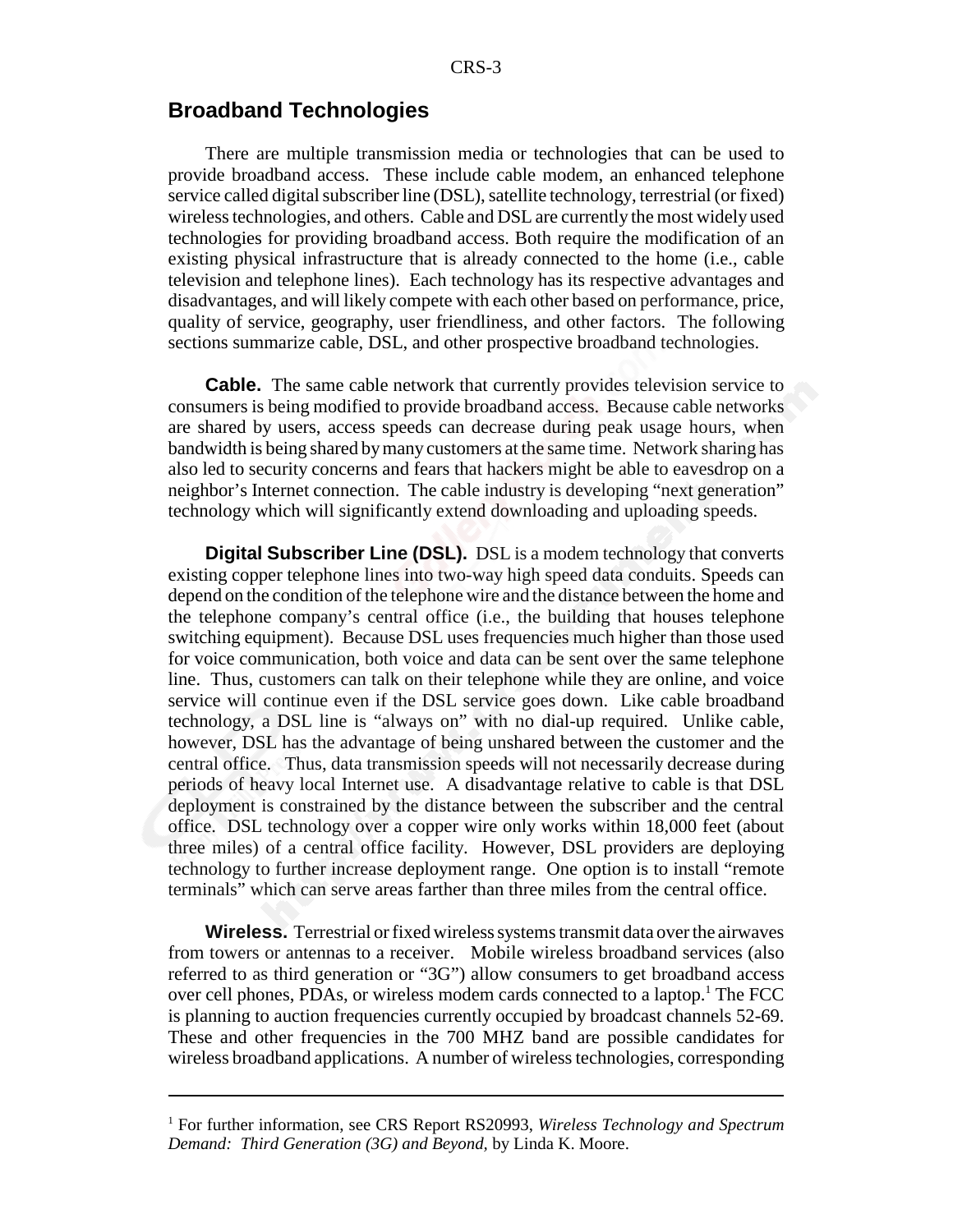to different parts of the electromagnetic spectrum, also have potential. These include the upperbands (above 24GHz), the lowerbands (multipoint distribution service or MDS, below 3 GHz), broadband personal communications services (PCS), wireless communications service (2.3 GHz), and unlicenced spectrum. Unlicensed spectrum is being increasingly used to provide high-speed short-distance wireless access (popularly called "wi-fi") to local area networks, particularly in urban areas where wired broadband connections already exist. A new and developing wireless broadband technology (called "WiMax") has the capability to transmit signals over much larger areas.

**Fiber.** Another broadband technology is optical fiber to the home (FTTH). Optical fiber cable, already used by businesses as high speed links for long distance voice and data traffic, has tremendous data capacity, with transmission speeds dramatically higher than what is offered by cable modem or DSL broadband technology. While the high cost of installing optical fiber in or near users' homes has been a major barrier to the deployment of FTTH, both Verizon and AT&T (formerly SBC) are rolling out fiber-based architectures that will offer consumers voice, video, and high-speed data (sometimes referred to as a "triple play"). Some public utilities are also exploring or beginning to offer broadband access via fiber inside their existing conduits. Additionally, some companies are investigating the feasibility of transmitting data over power lines, which are already ubiquitous in people's homes.<sup>2</sup>

**Satellite.** Satellite broadband Internet service is currently being offered by two providers: Hughes Network Systems (DirecWay) and Starband Communications Inc. Like cable, satellite is a shared medium, meaning that privacy may be compromised and performance speeds may vary depending upon the volume of simultaneous use. Another disadvantage of Internet -over-satellite is its susceptibility to disruption in bad weather. On the other hand, the big advantage of satellite is its universal availability. Whereas cable or DSL is not available to some parts of the United States, satellite connections can be accessed by anyone with a satellite dish facing the southern sky. This makes satellite Internet access a possible solution for rural or remote areas not served by other technologies.

### **Status of Broadband Deployment**

 Broadband technologies are currently being deployed by the private sector throughout the United States. According to the latest FCC data on the deployment of high-speed Internet connections (released April 2006), as of June 30, 2005 there were 42.9 million high speed lines connecting homes and businesses to the Internet in the United States, a growth rate of 13% during the first half of 2005. Of the 42.9 million high speed lines reported by the FCC, 38.5 million serve homes and small businesses. The FCC found at least one high-speed subscriber in 98% of all zip codes in the United States.<sup>3</sup> While the broadband *adoption* rate stands at 28% of U.S.

<sup>2</sup> For further information, see CRS Report RL32421, *Broadband Over Power Lines: Regulatory and Policy Issues,* by Patricia Moloney Figliola.

<sup>3</sup> FCC, *High-Speed Services for Internet Access: Status as of June 30, 2005,* April 2006. Available at [http://hraunfoss.fcc.gov/edocs\_public/attachmatch/DOC-264744A1.pdf]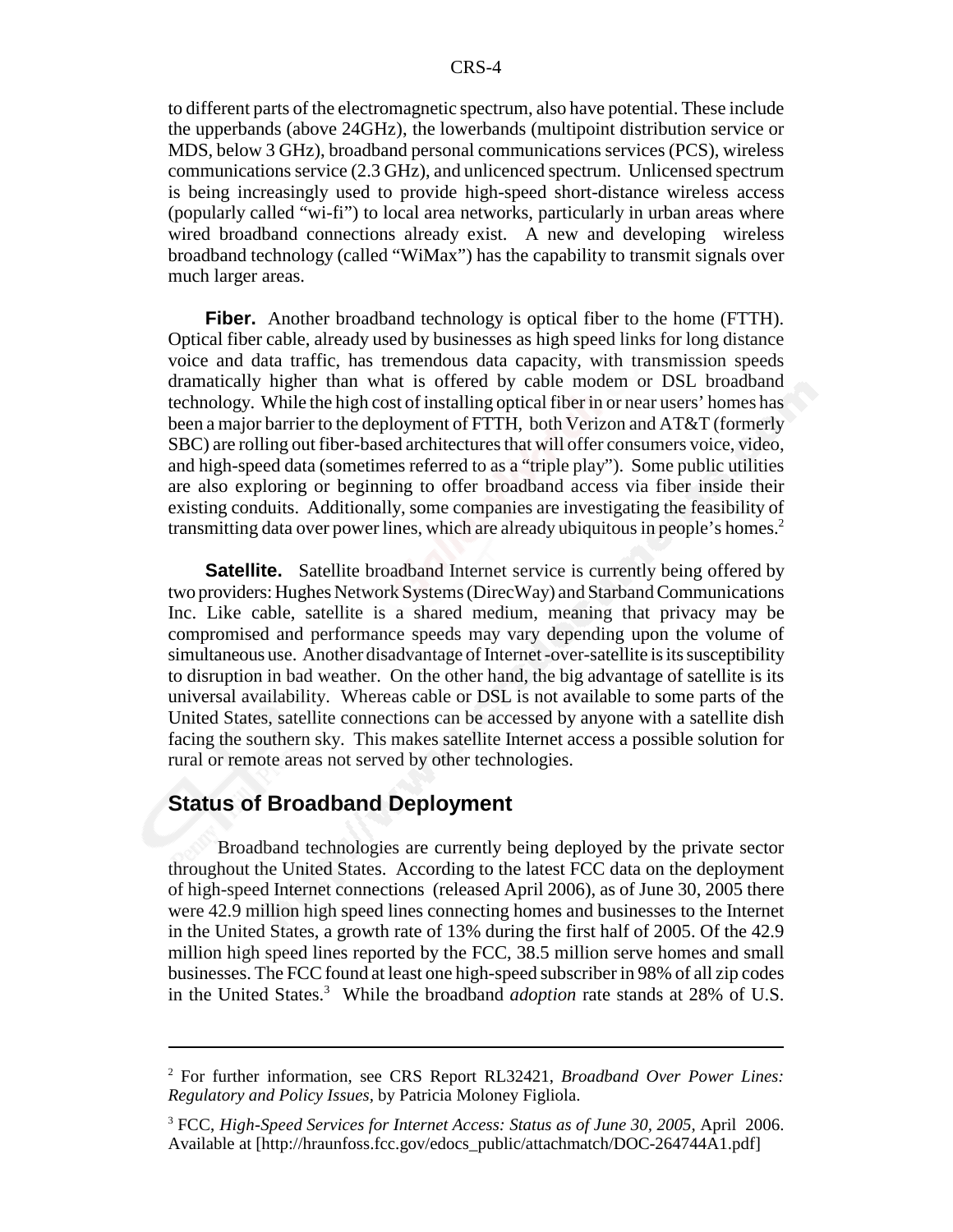households<sup>4</sup>, broadband *availability* is much higher. The FCC estimates that roughly 20 percent of consumers with access to advanced telecommunications capability actually subscribe. According to the FCC, possible reasons for the gap between broadband availability and subscribership include the lack of computers in some homes, price of broadband service, lack of content, and the availability of broadband at work.<sup>5</sup>

According to the International Telecommunications Union, the U.S. ranks 16<sup>th</sup> worldwide in broadband penetration (subscriptions per 100 inhabitants as of December 2005).<sup>6</sup> Similarly, data from the Organization for Economic Cooperation and Development (OECD) found the U.S. ranking  $12<sup>th</sup>$  among OECD nations in broadband access per 100 inhabitants as of December 2005.<sup>7</sup> By contrast, in 2001 an OECD study found the U.S. ranking 4th in broadband subscribership per 100 inhabitants (after Korea, Sweden, and Canada).8

## **Access to Broadband and the "Digital Divide"**

While the number of new broadband subscribers continues to grow, the rate of broadband deployment in urban and high income areas appears to be outpacing deployment in rural and low-income areas. According to the latest FCC data on the deployment of high-speed Internet connections (released April 2006), high-speed subscribers were reported in 99% of the most densely populated zip codes, as opposed to 84% of zip codes with the lowest population densities. Similarly, for zip codes ranked by median family income, high-speed subscribers were reported present in 99% of the top one-tenth of zip codes, as compared to 88% of the bottom onetenth of zip codes.<sup>9</sup>

<sup>4</sup> U.S. Government Accountability Office, *Broadband Deployment is Extensive throughout the United States, but It Is Difficult to Assess the Extent of Deployment Gaps in Rural Areas*, GAO-06-426, May 2006, p. 3.

<sup>5</sup> Federal Communications Commission, *Fourth Report to Congress*, "Availability of Advanced Telecommunications Capability in the United States," GN Docket No. 04-54, FCC 04-208, September 9, 2004, p. 38. Available at

<sup>[</sup>http://hraunfoss.fcc.gov/edocs\_public/attachmatch/FCC-04-208A1.pdf]

<sup>6</sup> International Telecommunications Union, *Economies by broadband penetration, 2005.* Available at [http://www.itu.int/ITU-D/ict/statistics/at\_glance/top20\_broad\_2005.html]

<sup>7</sup> OECD, *Broadband Access in OECD Countries per 100 inhabitants*, December 2005. Available at

<sup>[</sup>http://www.oecd.org/document/39/0,2340,en\_2825\_495656\_36459431\_1\_1\_1\_1,00.ht ml#Data2005]

<sup>8</sup> OECD, Directorate for Science, Technology and Industry, *The Development of Broadband Access in OECD Countries*, October 29, 2001, 63 pages. For a comparison of government broadband policies, also see OECD, Directorate for Science, Technology and Industry, *Broadband Infrastructure Deployment: The Role of Government Assistance*, May 22, 2002, 42 pages.

<sup>9</sup> FCC, *High-Speed Services for Internet Access: Status as of June 30, 2005,* April 2006, p. 4. Available at [http://hraunfoss.fcc.gov/edocs\_public/attachmatch/DOC-264744A1.pdf]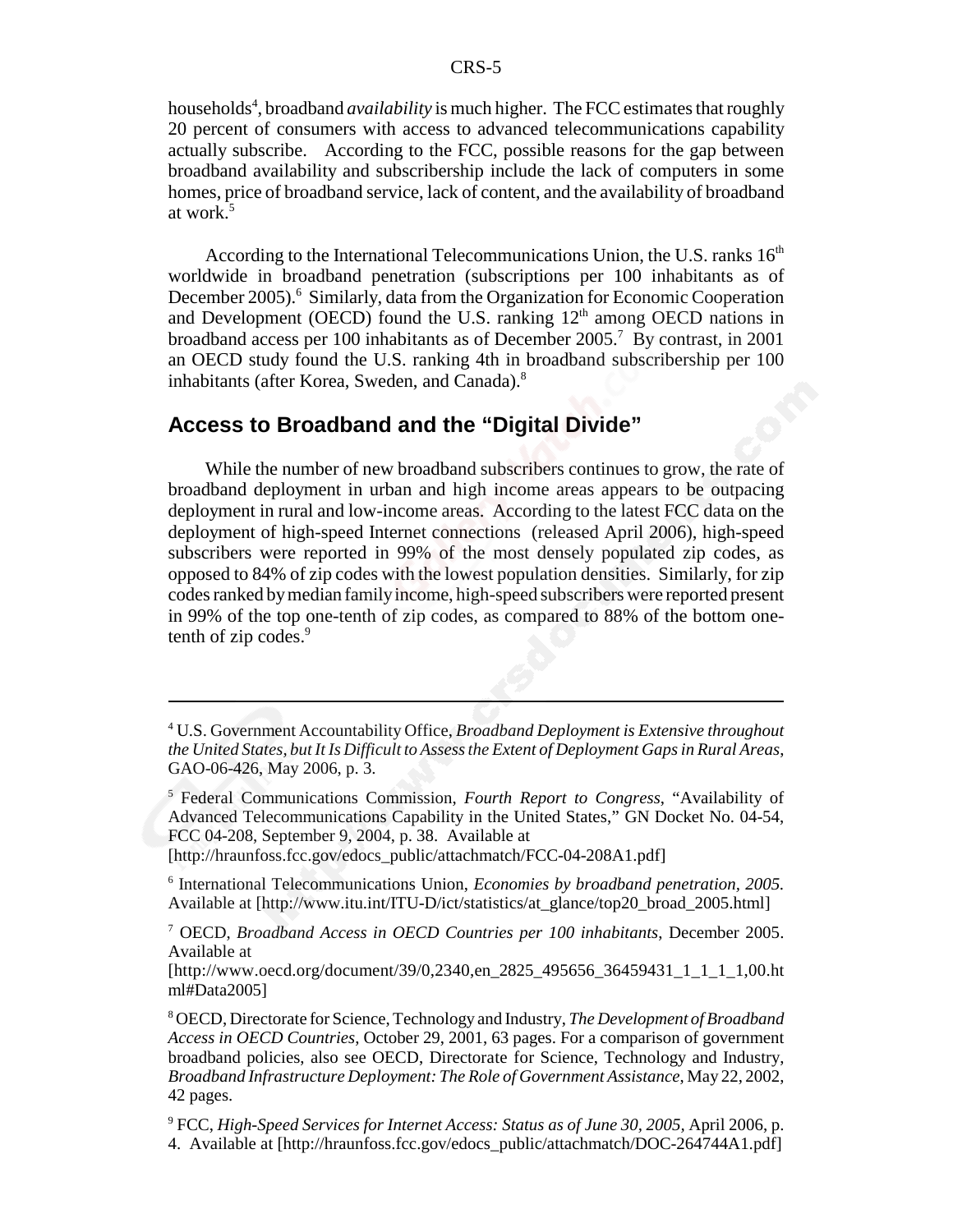Some policymakers assert that disparities in broadband access across American society could have adverse consequences on those left behind. Many believe that advanced Internet applications of the future — voice over the Internet protocol (VoIP) or high quality video, for example — and the resulting ability for businesses and consumers to engage in e-commerce, may increasingly depend on high speed broadband connections to the Internet. Thus, some say, communities and individuals without access to broadband could be at risk to the extent that e-commerce becomes a critical factor in determining future economic development and prosperity.

**FCC Activities.** The Telecommunications Act of 1996 (P.L. 104-104) addressed the issue of whether the federal government should intervene to prevent a "digital divide" in broadband access. Section 706 requires the FCC to determine whether "advanced telecommunications capability [i.e., broadband or high-speed access] is being deployed to all Americans in a reasonable and timely fashion." If this is not the case, the act directs the FCC to "take immediate action to accelerate deployment of such capability by removing barriers to infrastructure investment and by promoting competition in the telecommunications market."

 On September 9, 2004, the FCC adopted and released its *Fourth Report* pursuant to Section 706. Like the previous three reports, the FCC concluded that "the overall goal of section 706 is being met, and that advanced telecommunications capability is indeed being deployed on a reasonable and timely basis to all Americans."10 While the FCC is currently implementing or actively considering some regulatory activities related to broadband,<sup>11</sup> no major regulatory intervention pursuant to Section 706 of the Telecommunications Act of 1996 has been deemed necessary by the FCC at this time.

The FCC noted the future promise of emerging multiple advanced broadband networks which can complement one another:

For example, in urban and suburban areas, wireless broadband services may "fill in the gaps" in wireline broadband coverage, while wireless and satellite services may bring high-speed broadband to remote areas where wireline deployment may be costly. Having multiple advanced networks will also promote competition in price, features, and quality-of-service among broadband-access providers.<sup>12</sup>

Two FCC Commissioners (Michael Copps and Jonathan Adelstein) dissented from the *Fourth Report* conclusion that broadband deployment is reasonable and timely. They argued that the relatively poor world ranking of United States broadband penetration indicates that deployment is insufficient, that the FCC's continuing definition of broadband as 200 kilobits per second is outdated and is not comparable to the much higher speeds available to consumers in other countries, and that the use of zip code data (measuring the presence of at least one broadband

<sup>10</sup> *Fourth Report*, p. 8.

<sup>&</sup>lt;sup>11</sup> See Appendix C of the *Fourth Report*, "List of Broadband-Related Proceedings at the Commission," pp. 54-56.

 $12$  Ibid., p. 9.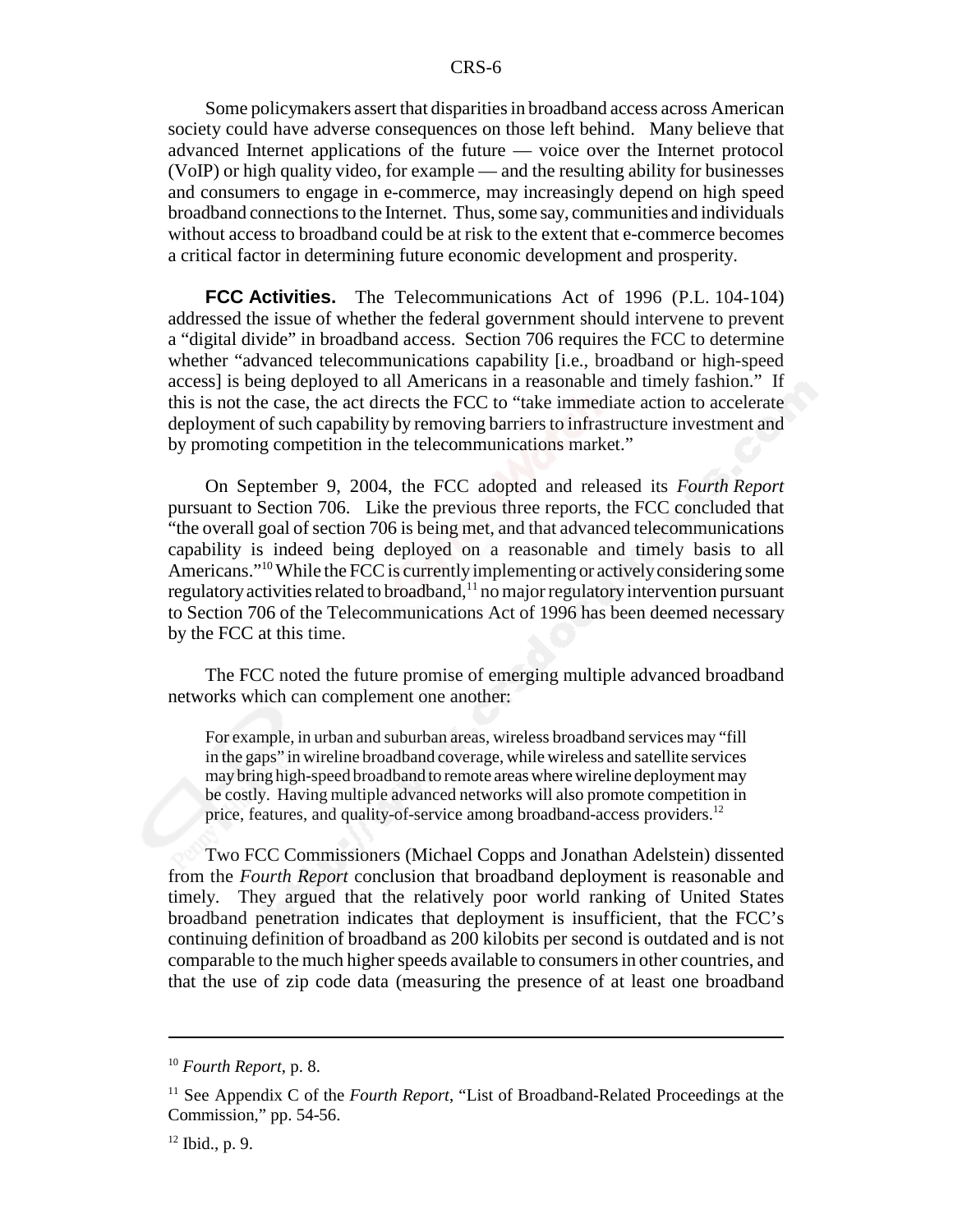subscriber within a zip code area) does not sufficiently characterize the availability of broadband across geographic areas.13

The Government Accountability Office (GAO) has also cited concerns about the FCC's zip code level data. Of particular concern is that the FCC will report broadband service in a zip code even if a company reports service to only one subscriber, which in turn can lead to some observers overstating of broadband deployment. According to GAO, "the data may not provide a highly accurate depiction of local deployment of broadband infrastructures for residential service, especially in rural areas."14

**Administration Activities.** The National Telecommunications and Information Administration (NTIA) at the Department of Commerce (DOC) has been tasked with developing the Bush Administration's broadband policy.15 Statements from Administration officials indicated that much of the policy would focus on removing regulatory roadblocks to investment in broadband deployment.<sup>16</sup> On June 13, 2002, in a speech at the 21st Century High Tech Forum, President Bush declared that the nation must be aggressive about the expansion of broadband, and cited ongoing activities at the FCC as important in eliminating hurdles and barriers to get broadband implemented. President Bush made similar remarks citing the economic importance of broadband deployment at the August 13, 2002 economic forum in Waco, Texas. Subsequently, a more formal Administration broadband policy was unveiled in March and April of 2004. On March 26, 2004, President Bush endorsed the goal of universal broadband access by 2007.<sup>17</sup> Then on April 26, 2004, President Bush announced a broadband initiative which advocates permanently prohibiting all broadband taxes, making spectrum available for wireless broadband, creating technical standards for broadband over power lines, and simplifying rights-of-way processes on federal lands for broadband providers.18

The Bush Administration has also emphasized the importance of encouraging demand for broadband services. On September 23, 2002, the DOC's Office of Technology Policy released a report, *Understanding Broadband Demand: A Review*

 $13$  Ibid., p. 5, 7.

<sup>14</sup> U.S. Government Accountability Office, *Broadband Deployment is Extensive throughout the United States, but It Is Difficult to Assess the Extent of Deployment Gaps in Rural Areas*, GAO-06-426, May 2006, p. 3.

<sup>&</sup>lt;sup>15</sup> See speech by Nancy Victory, Assistant Secretary for Communications and Information, before the National Summit on Broadband Deployment, October 25, 2001, [http://www.ntia.doc.gov/ntiahome/speeches/2001/broadband\_102501.htm].

<sup>&</sup>lt;sup>16</sup> Address by Nancy Victory, NTIA Administrator, before the Alliance for Public Technology Broadband Symposium, February 8, 2002, [http://www.ntia.doc.gov/ntiahome/speeches/2002/apt\_020802.htm]

<sup>17</sup> Allen, Mike, "Bush Sets Internet Access Goal," *Washington Post*, March 27, 2004.

<sup>18</sup> See White House, *A New Generation of American Innovation*, April 2004. Available at [http://www.whitehouse.gov/infocus/technology/economic\_policy200404/innovation.pdf]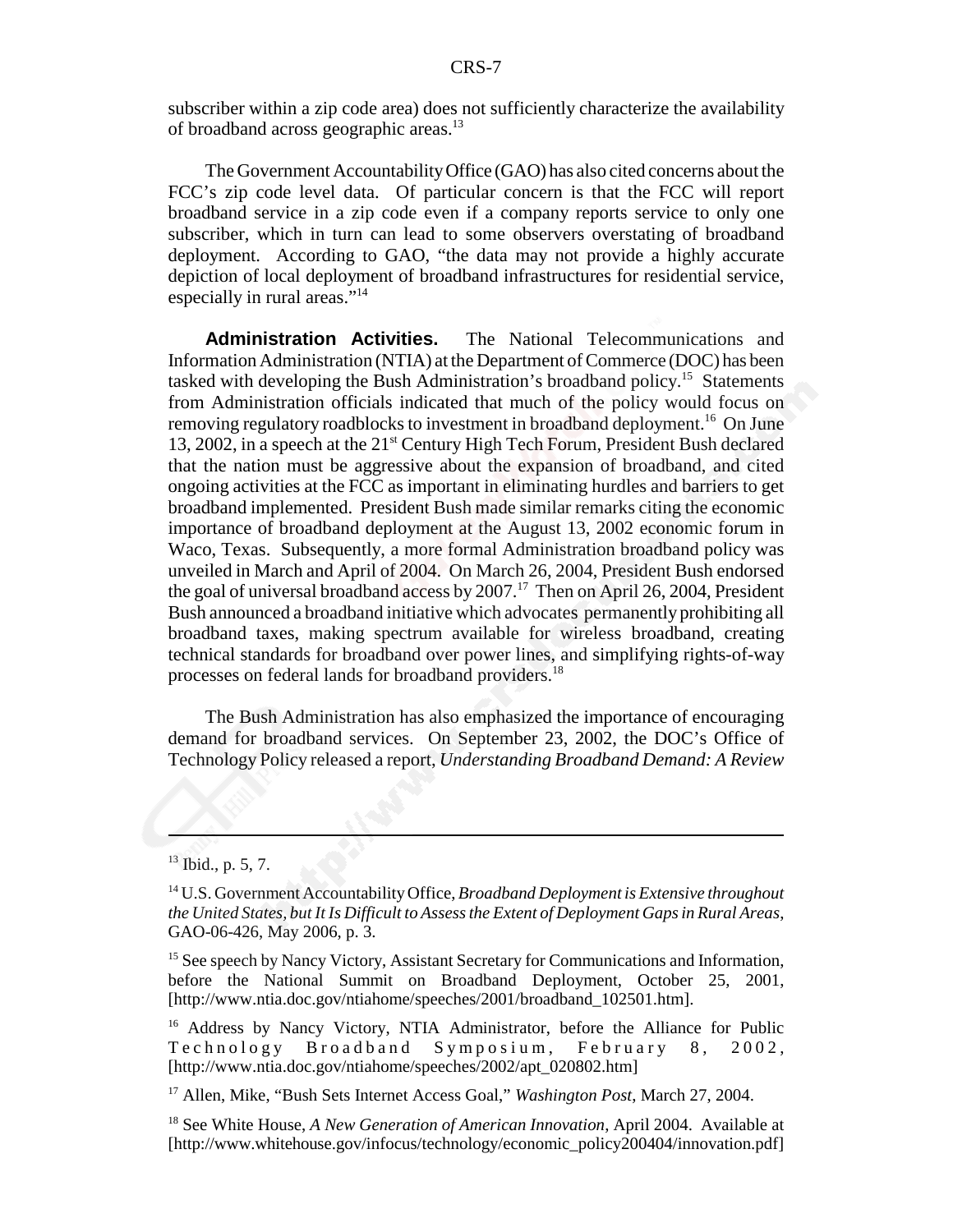*of Critical Issues*, 19 which argues that national governments can accelerate broadband demand by taking a number of steps, including protecting intellectual property, supporting business investment, developing e-government applications, promoting efficient radio spectrum management, and others. Similarly, the President's Council of Advisors on Science & Technology (PCAST) was tasked with studying "demandside" broadband issues and suggesting policies to stimulate broadband deployment and economic recovery. The PCAST report, *Building Out Broadband*, released in December 2002, concludes that while government should not intervene in the telecommunications marketplace, it should apply existing policies and work with the private sector to promote broadband applications and usage. Specific initiatives include increasing e-government broadband applications (including homeland security); promoting telework, distance learning, and telemedicine; pursuing broadband-friendly spectrum policies; and ensuring access to public rights of way for broadband infrastructure.<sup>20</sup>

**Enacted Legislation.** Some policymakers in Congress have asserted that the federal government should play a more active role to avoid a "digital divide" in broadband access, and that legislation is necessary to ensure fair competition and timely broadband deployment. The Farm Security and Rural Investment Act of 2002  $-$  signed into law on May 13, 2002 as P.L. 107-171 — contained a provision (Section 6103) authorizing the Secretary of Agriculture to make loans and loan guarantees to eligible entities for facilities and equipment providing broadband service in rural communities. P.L. 107-171 authorized two programs currently being administered by the Rural Utilities Service at the Department of Agriculture: the Rural Broadband Access Loan and Loan Guarantee Program and Community Connect Broadband Grants.<sup>21</sup>

## **Regulation and Broadband: Convergence and the Changing Marketplace**

Rapid technological advances and the resulting convergence of telecommunications providers and markets has prompted the reexamination of the existing telecommunications industry regulatory framework. The "Telecommunications Act of 1996," (P.L.104-104) redefined and recast the 1934 Communications Act to address the emergence of competition in what were previously considered to be monopolistic markets. Despite its relatively recent enactment, however, a consensus has been growing that the modifications brought about by the implementation of the 1996 Act are not sufficient to address the Nation's changing telecommunications environment. Technological changes such as the advancement of Internet technology to supply data, voice, and video as well as

<sup>&</sup>lt;sup>19</sup> Available at [http://www.technology.gov/reports/TechPolicy/Broadband\_020921.pdf]

<sup>&</sup>lt;sup>20</sup> President's Council of Advisors on Science and Technology, Office of Science and Technology Policy, *Building Out Broadband*, December 2002, 14 p. Available at [http://www.ostp.gov/PCAST/FINAL%20Broadband%20Report%20With%20Letters.pdf]

 $21$  For a discussion on how the broadband provision of P.L. 107-171 has been funded in the 108th and the 109th Congress, see CRS Report RL30719, *Broadband Internet Access and the Digital Divide: Federal Assistance Programs,* by Lennard G. Kruger.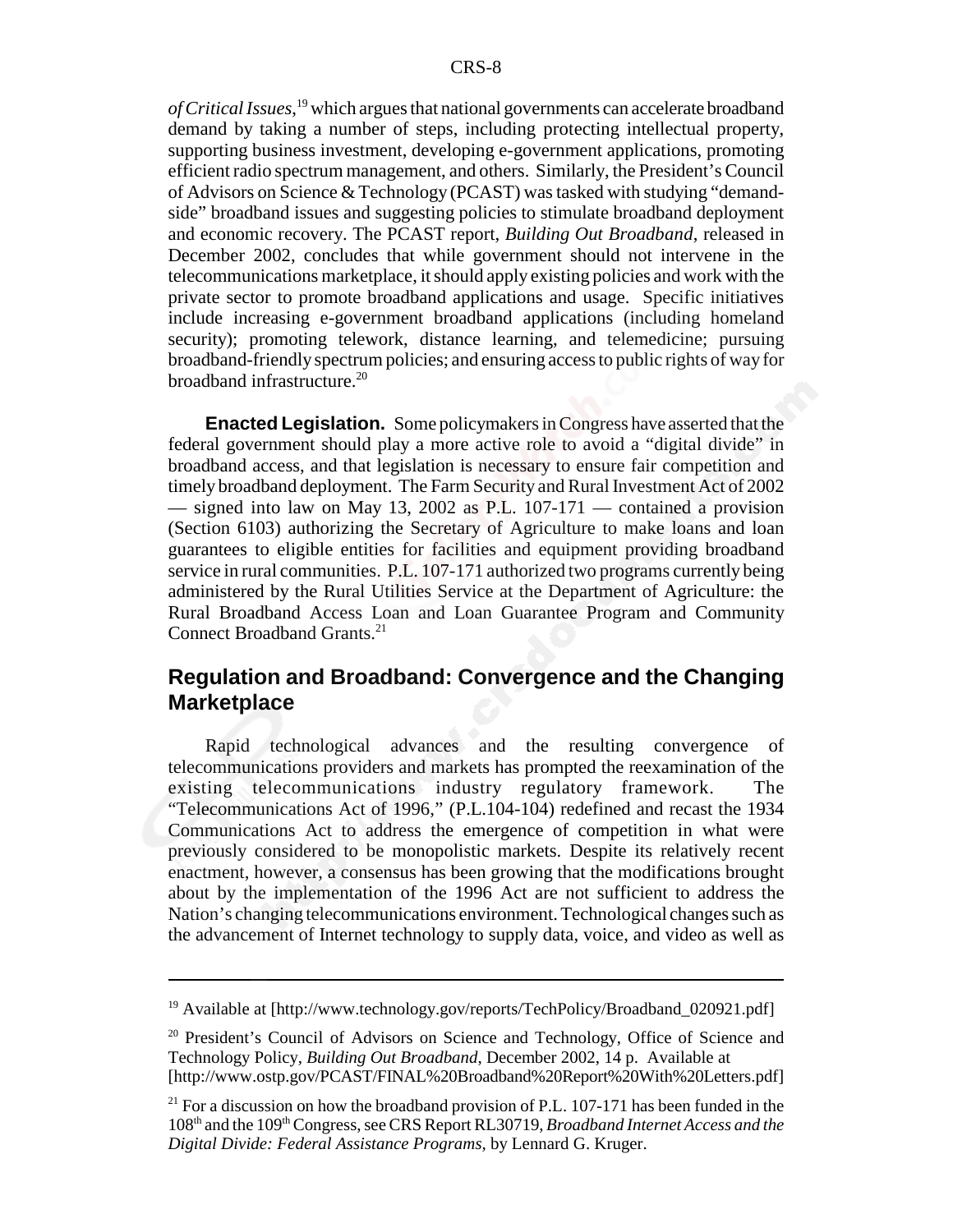the growing convergence in the telecommunications sector, have, according to many policymakers, made it necessary to consider another "rewrite" or revision of the laws governing these markets.

The regulatory debate focuses on a number of issues including the extent to which existing regulations should be applied to traditional providers as they enter new markets where they do not hold market power, the extent to which existing regulations should be imposed on new entrants as they compete with traditional providers in the same markets, and the appropriate regulatory framework to be imposed on new and/or converging technologies that are not easily classified under the present framework.<sup>22</sup>

The regulatory treatment of broadband technologies continues to hold a major focus in the policy debate. A major facet of the debate centers on whether present laws and regulations are needed to ensure the development of competition and its subsequent consumer benefits, or, conversely, whether such laws and policies are overly burdensome and discourage needed investment and deployment of such services. What if any role regulators should play to ensure the Internet remains open to all, often referred to as "open access" requirements or "net neutrality," is also a major and contentious part of the dialogue.<sup>23</sup> In addition to the debate over economic regulation, concern over how and to what extent "social regulations" such as emergency 911 access, disability access, and law enforcement regulations, should be applied to new and converging technologies continues to be debated. The continued growth and expressed interest in municipal broadband networks has also focused debate on what the appropriate role of the government sector should be and whether it should be competing with the private sector.

How traditional policy goals, such as the advancement of universal service mandates, should be revised to accommodate the changing marketplace has also come under scrutiny. For example, issues such as who should receive and who should contribute to universal service funds and whether the definition of universal service objectives should be expanded to include new technologies such as broadband continue to be debated.

## **Activities in the 109<sup>th</sup> Congress**

In the  $109<sup>th</sup>$  Congress, legislation has been introduced to provide financial assistance to encourage broadband deployment (H.R. 144, H.R. 146, H.R. 1479, H.R. 3517, H.R. 3958, H.R. 4297, S. 14, S. 497, S. 502, S. 1147, S. 1583, S. 1765, S. 1766, S. 2256). In particular, the impact of existing laws and regulatory policies on broadband providers and ultimately broadband deployment continues to be of Congressional interest in the Second Session (H.R. 214, H.R. 2726, H.R. 3146, H.R. 5252, H.R. 5273, H.R. 5417, S. 1294, S. 1349, S. 1504, S. 1583, S. 2113, S. 2256, S. 2360, S. 2686, S. 2917, S. 2989).

<sup>22</sup> For further information see CRS Report RL32949, *Communications Act Revisions: Selected Issues for Consideration*, Angele A. Gilroy, coordinator.

<sup>23</sup> For further information on the net neutrality debate, see CRS Report RS22444, *Net Neutrality: Background and Issues*, by Angele A. Gilroy.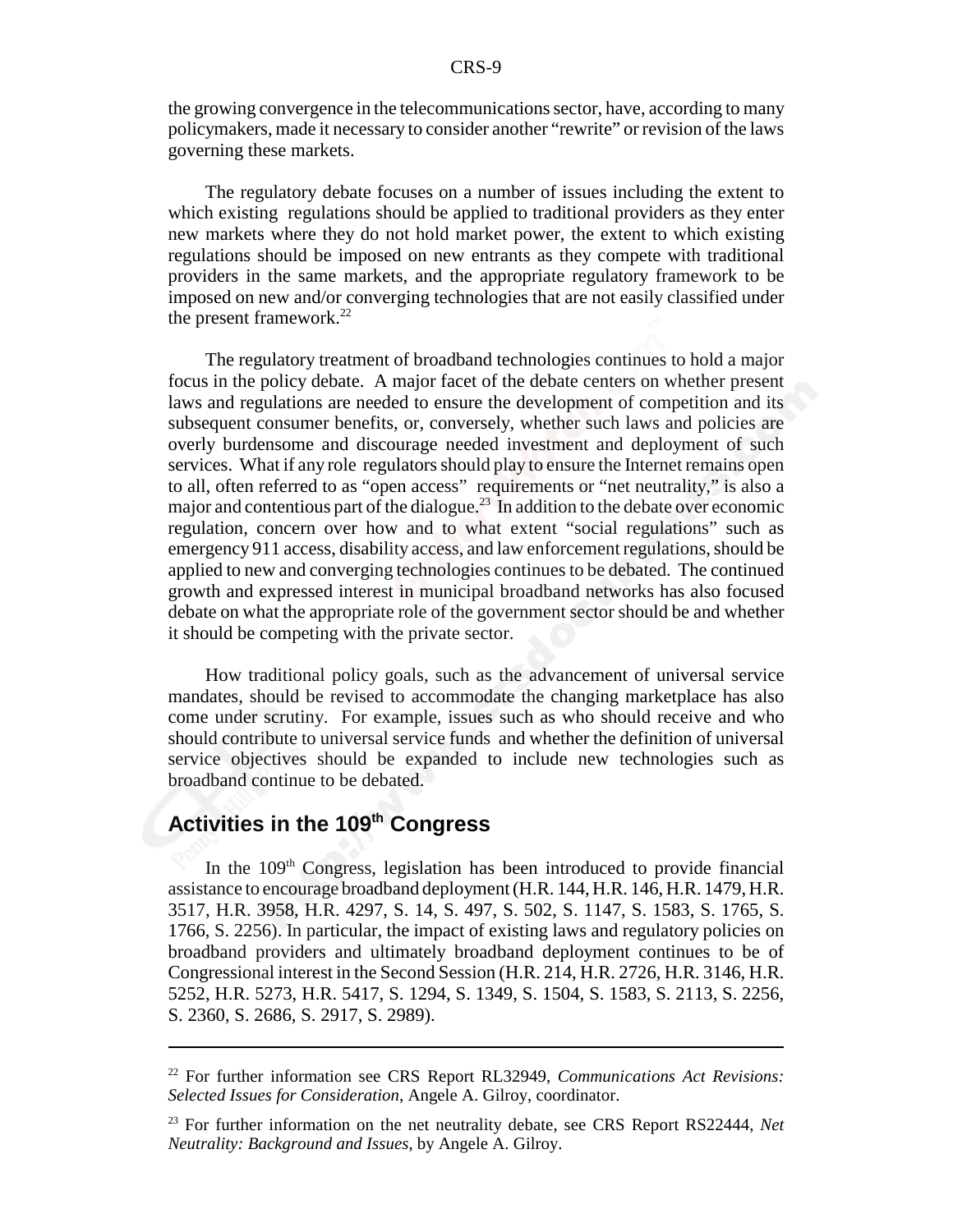**H.R. 5252.** House Commerce Committee Chairman Barton, on March 27, 2006, released a draft telecommunications reform proposal that was the subject of a Committee hearing on March 30, 2006. The then unnumbered measure, passed (27- 4) the subcommittee, with amendment, on April 5, 2006, and passed (42-12) the full Committee with amendment, on April 26, 2006. The measure, titled "The Communications Opportunity, Promotion, and Enhancement Act of 2006" (COPE), was referred to the House Committee on Energy and Commerce and formally introduced as H.R. 5252. A sequential referral request, by House Judiciary Chairman Sensenbrenner, which was subsequently denied, delayed floor consideration. The House Rules Committee has approved eight amendments to be considered during floor debate. The House passed (321-101) an amended version of H.R. 5252 on June 8, 2006. In addition to a manager's amendment clarifying franchising provisions, five additional amendments were passed. The other amendments: establish a complaint process to resolve fee disputes between a local franchise authority and a cable operator; increase the income discrimination penalty for a cable operator from \$500,000 to \$750,000; allow a cable franchising authority to issue an order requiring compliance with FCC revised consumer protection rules; preserve FCC authority to require VOIP providers to contribute to the federal universal service fund, when they connect directly or indirectly to the public switched network and compensate network owners for use of their network; and clarification that language in HR5252 giving the FCC the exclusive authority to adjudicate network neutrality does not remove antitrust authority over net neutrality complaints. Two amendments did not pass. The first, an amendment, sponsored by Representative Markey, to strengthen net neutrality provisions failed by a vote of 152-269. The second, to reduce, from 1 percent to 0.5 percent, the fee paid to local franchise authorities relating to PEG/iNet support by women-owned, small business and socially and economically disadvantaged firms was withdrawn.

H.R. 5252 contains provisions that establish a national cable franchising process; clarify the FCC's authority to enforce its network neutrality principles; address VoIP 911 interconnection and E911 requirements; and bar states from prohibiting municipalities from providing their own broadband networks. More specifically, Title I establishes a national process, through the FCC, for new entrants to offer pay TV services and opens it up to incumbent cable providers, once they face local competition. An operator of a national franchise is prohibited from discriminating in the provision of service to any group of residential subscribers based on the income of that group. National consumer protection rules are established with a local authority/FCC complaint procedure. Additional provisions in Title I preserve the local five percent franchise fee cap, preserve and support PEG channel and I-Nets or Institutional Networks ( a one percent gross revenue fee is established to ensure financial support), and preserve rights-of-way requirements. The bill also contains provisions to assist small and rural carriers in the provision of video service by allowing video operators to share a headend transmission facility.

Title II clarifies the FCC's authority to enforce its August 2005 network neutrality principles in complaint proceedings, but prohibits the FCC from engaging in related-rulemaking. Fines up to \$500,000 per violation are established and the FCC is required to resolve complaints within 90 days. The FCC is also directed to conduct and submit to the House Energy and Commerce and Senate Commerce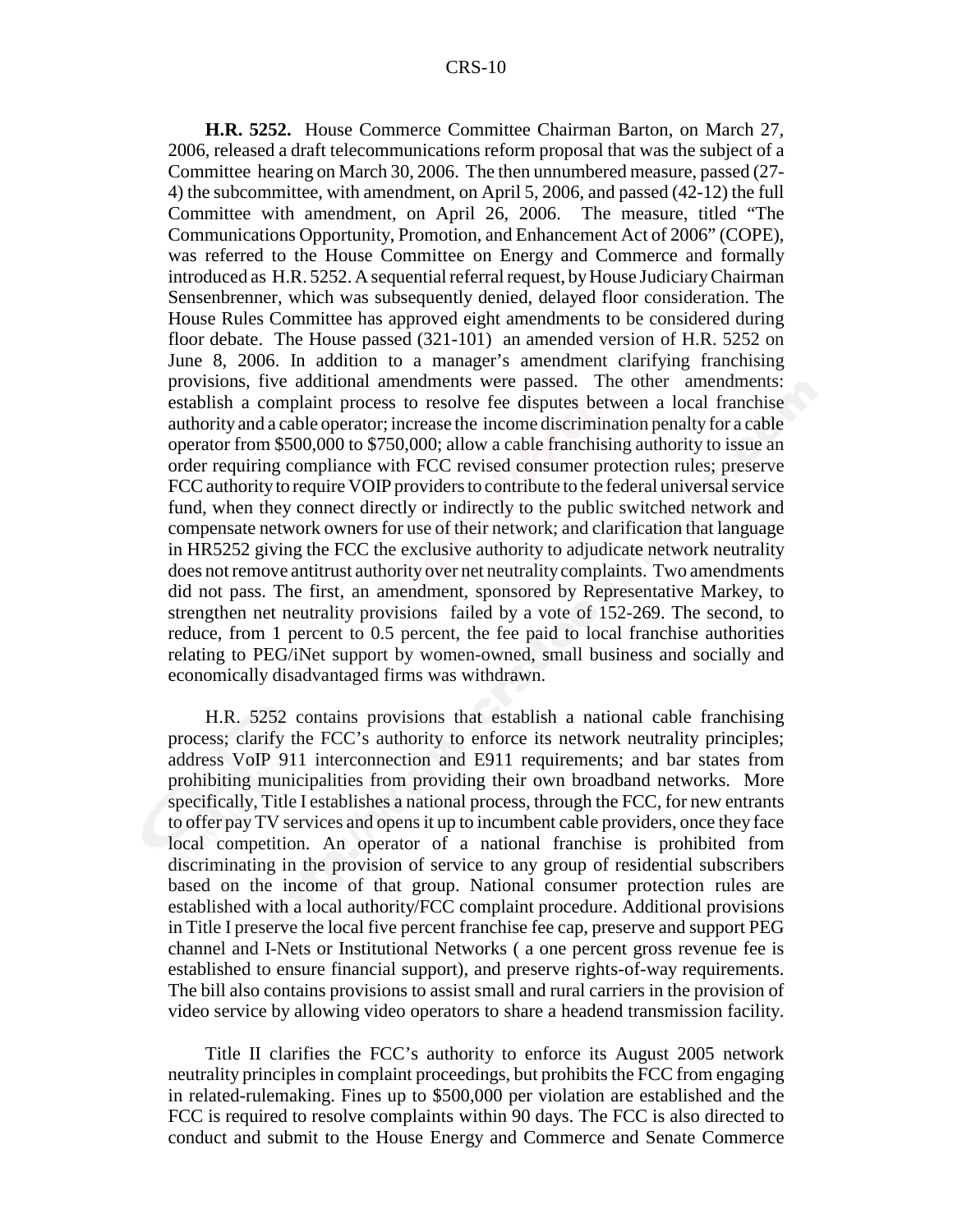Committees, within 180 days of enactment, a study, to evaluate ".... whether the objectives of the (FCC's) broadband policy statement and the principles incorporated therein are being achieved."

The remaining four titles deal with a wide range of telecommunications issues. Title III of the bill contains provisions to establish 911 and E-911 requirements for VoIP services that connect to the public switched network and represent a replacement telephone service. Additional provisions provide access to the nation's 911 infrastructure and requires the FCC to appoint a 911 number administrator. Title IV contains provisions that bar states from prohibiting municipalities from providing their own broadband networks (that is telecommunications, information, or cable services), but also requires that they do not discriminate in favor of, or bestow any advantages to, such entities as compared with other providers of such services. The FCC is tasked with submitting within one year of enactment, a report to Congress, on the status of the provision of such services by municipalities. Titles V and VI contain provisions that ensue consumers can buy stand-alone broadband service; call for an FCC study to examine the possible interference associated with the deployment of broadband over power lines; and further the development of "seamless mobility."

**S. 2686.** The Senate Commerce Committee has held a series of hearings on a wide range of telecommunications issues in preparation for developing comprehensive telecommunications legislation. Senate Commerce Committee Chairman Stevens introduced, on May 1, 2006, a comprehensive (135 page) telecommunications bill, S. 2686. The major provisions of the measure deal with a wide range of topics, including universal service reform; streamlining of the video franchising process; requiring the FCC to report annually to Congress on the net neutrality issue; interoperability of public safety communications systems; interconnection; and municipal broadband ownership. The bill also contains a number of provisions relating to broadcast issues such as the digital television transition, the reinstating of the FCC's "broadcast flag" rules, access to sports programming, and use of unlicensed "white space." Additional provisions relating to protecting children from child pornography and amending the FCC's "sunshine rules" are also included.

Although Senator Inouye, the ranking minority member of the Committee, signed on as a bill co-sponsor, he has stated that S. 2686 needs considerable amendment to gain his support. He is circulating a draft proposal containing provisions addressing video franchising, Internet access, broadband deployment, and universal service, for consideration that addresses his concerns. The lack of a strong net neutrality provision was one of the issues he specifically singled out for attention. S. 2686 provisions relating to streamlining the video franchising process, universal service fund reform, and net neutrality were the major focus of Commerce Committee hearing held on May 18, and May 25,2006. The Commerce Committee issued a revised draft of the bill which was the subject of a hearing held on June 13, 2006.

 After a lengthy and intense markup the Senate Commerce Committee approved (15-7) on June 28, 2006 the newly titled "Advanced Telecommunications and Opportunity Reform Act," which technically is an amended version in the nature of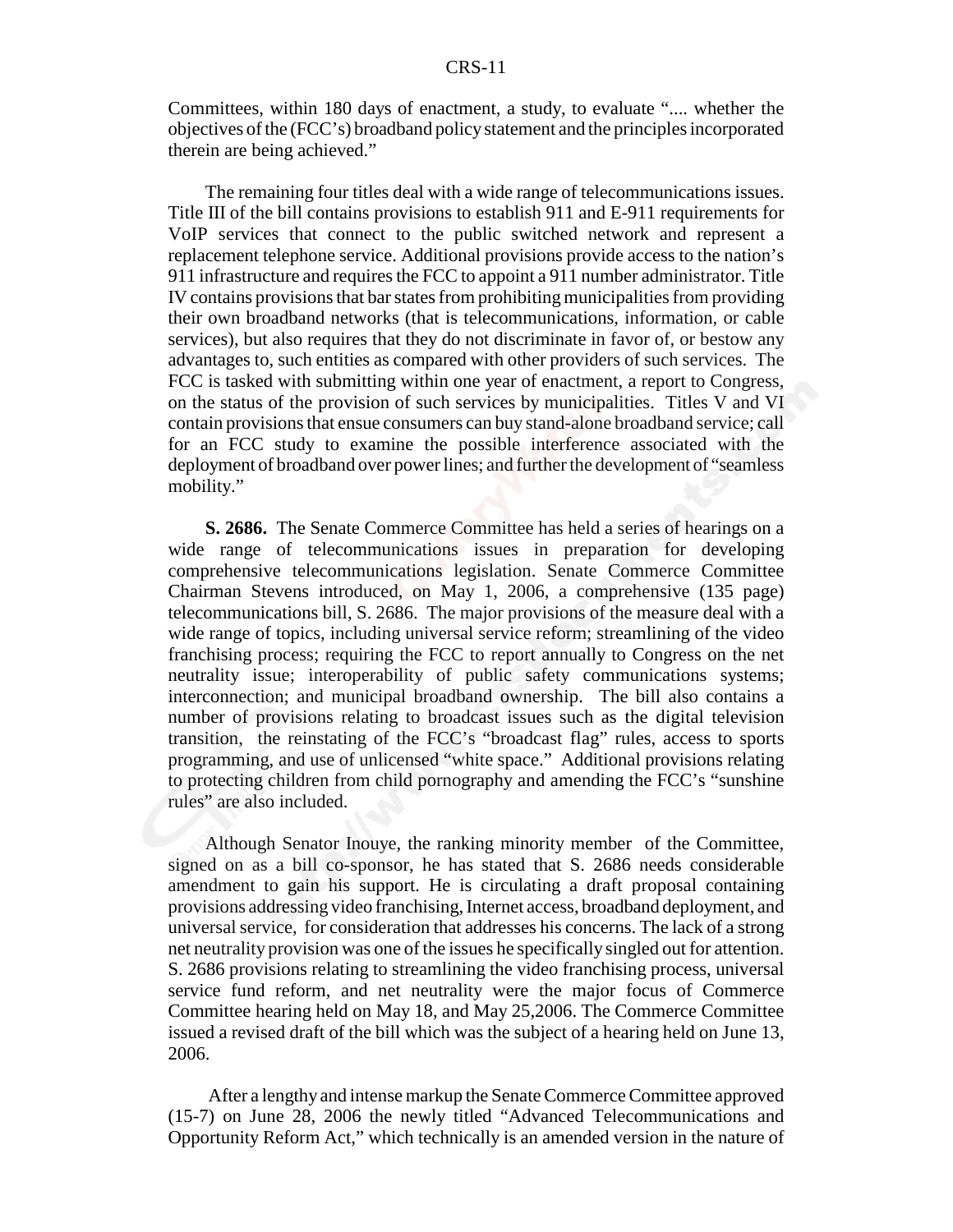a substitute for H.R. 5252. In addition to a new bill name and number the three-day markup led to the approval of a significant manager's amendment containing a new title and 70 amendments resulting in the passage of a 200-plus page omnibus telecommunications measure. S. 2686, which is now referred to as "the Senate Committee passed version of H.R. 5252," contains 11 titles covering a wide range of telecommunications issues including video franchise reform, net neutrality, universal service reform, municipal broadband, broadcast flag, the digital television transition, interoperability, the illegal transmission of child pornography, and FCC reform. The issue of net neutrality proved to be major point of contention during the markup. Despite the addition of a new title (Title IX) establishing an "Internet Consumer Bill of Rights" net neutrality advocates continued to press for a net neutrality non-discrimination provision. A nondiscrimination amendment offered during markup was defeated by an 11-11 vote, but it is anticipated that proponents of a non-discrimination provision will continue to press the issue if the bill reaches the floor. The lack of a cable franchise build-out provision as well as provisions added during markup to exempt, for three years, wireless providers from"new and discriminatory" taxes and make permanent the Internet tax moratorium have also resulted in concern.

Both the Senate and House Judiciary Committees have also announced intentions to examine issues related to telecommunications reform. The House Judiciary's Telecommunications and Antitrust Task Force held a hearing on April 25, 2006, to examine competition issues relating to Internet access and "net neutrality." House Judiciary Committee Chairman Sensenbrenner and Representative Conyers, the ranking minority member, stated, in a letter sent to House Speaker Hastert, that the Judiciary Committee has oversight over market conditions, consolidations and antitrust protections in the telecommunications sector, and asked for a sequential referral of H.R. 5252. That request was denied. However, Chairman Sensenbrenner, Representative Conyers and others introduced a bipartisan bill (H.R. 5417) focusing on Internet access from an antitrust perspective, that passed (20-13) the Judiciary Committee, with amendment, on May 25, 2006. A request to the House Rules Committee to have the bill considered as an amendment during floor action on H.R. 5252 was denied. The Senate Judiciary Committee held a June 14, 2006 hearing to examine communications laws in the context of ensuring competition and innovation.

## **109th Congress Legislation**

#### **H.R. 144 (McHugh)**

Rural America Digital Accessibility Act. Provides for grants, loans, research, and tax credits to promote broadband deployment in underserved rural areas. Introduced January 4, 2005; referred to Committee on Energy and Commerce and the Committee on Ways and Means.

#### **H.R. 146 (McHugh)**

Establishes a grant program to support broadband-based economic development efforts. Introduced January 4, 2005; referred to Committee on Transportation and Infrastructure and to Committee on Financial Services.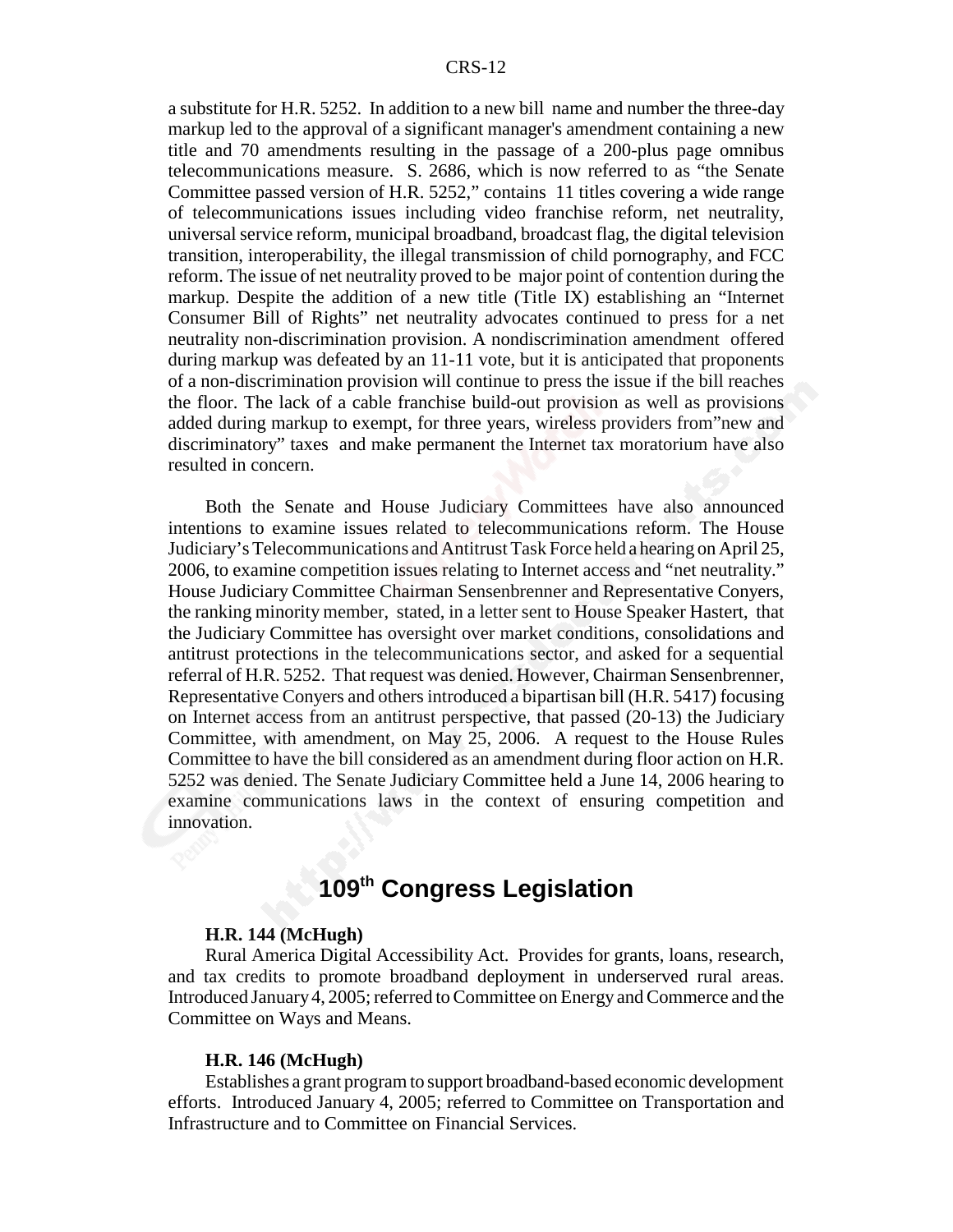#### **H.R. 214 (Stearns)**

Advanced Internet Communications Services Act of 2005. Seeks to promote investment in and deployment of advanced Internet communications services by placing limitations on FCC and state regulation of those services. Introduced January 14, 2005; referred to Committee on Energy and Commerce.

#### **H.R. 1479 (Udall)**

Rural Access to Broadband Service Act. Establishes a Rural Broadband Office within the Department of Commerce which would coordinate federal government resources with respect to expansion of broadband services in rural areas. Directs the National Science Foundation to conduct research in enhancing rural broadband. Expresses the Sense of Congress that the broadband loan program in the Rural Utilities Service should be fully funded. Provides for the expensing of broadband Internet access expenditures for rural communities. Introduced April 5, 2005; referred to Committees on Science and on Energy and Commerce.

#### **H.R. 2418 (Gordon)**

IP-Enabled Voice Communications and Public Safety Act of 2005. Encourages the rapid deployment of Internet Protocol (IP) enabled voice services for emergency services including 911 and E-911 calls. Introduced May 18, 2005; referred to Committee on Energy and Commerce.

#### **H.R. 2726 (Sessions)**

Preserving Innovation in Telecom Act of 2005. Prohibits municipal governments from offering telecommunications, information, or cable services except to remedy market failures by private enterprises to provide such services. Introduced May 26, 2005; referred to Committee on Energy and Commerce.

#### **H.R. 3146 (Blackburn)**

Video Choice Act of 2005. Seeks to promote deployment of competitive video services and to eliminate redundant and unnecessary regulation. Introduced June 30, 2005; referred to Committee on Energy and Commerce.

#### **H.R. 3517 (Andrews)**

Greater Access to E-Governance Act (GATE Act). Establishes a grant program in the Department of Commerce to provide funds to State and local governments to enable them to deploy broadband computer networks for the conduct of electronic governance transactions by citizens in local schools and libraries. Introduced July 28, 2005; referred to Committee on Energy and Commerce.

#### **H.R. 3958 (Melancon)**

Louisiana Katrina Reconstruction Act. Provides grants for construction of broadband infrastructure necessary for technology and economic development in areas affected by Hurricane Katrina. Introduced September 29, 2005; referred to multiple committees.

#### **H.R. 4297 (Thomas)**

Tax Relief Act of 2005. Provides a tax credit to holders of rural renaissance bonds funding qualified projects including expanding broadband technology in rural areas. Passed by House December 8, 2005; passed by Senate February 2, 2006.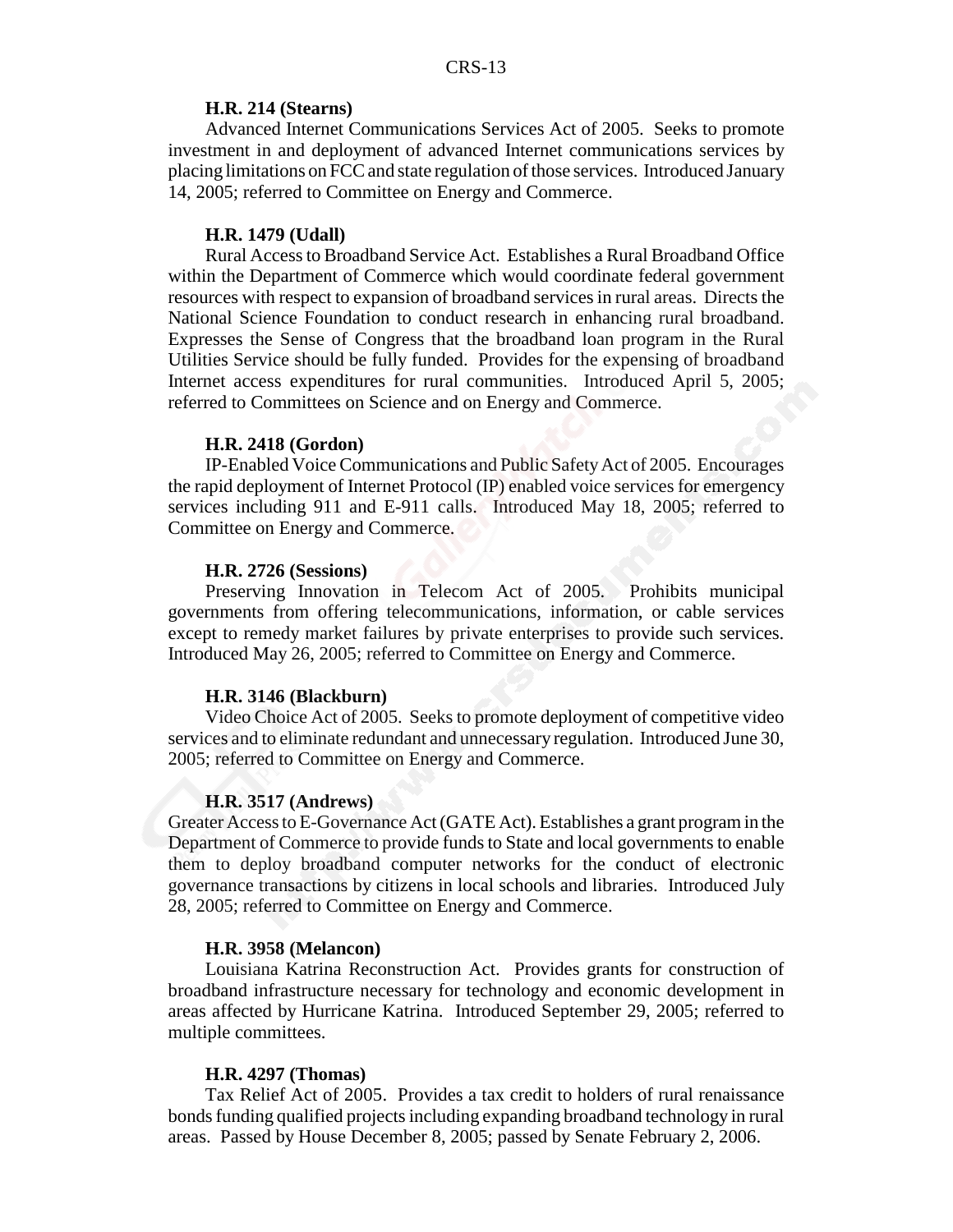#### **H.R. 5252 (Barton)**

Communications Opportunity, Promotion, and Enhancement Act of 2006. A bill to promote the deployment of broadband networks and services. Passed House Committee on Energy and Commerce, April 26, 2006; formally introduced May 1, 2006. Reported by the Committee on Energy and Commerce (H.Rept. 109-470), May 17, 2006. Supplemental report filed (H.Rept. 109-470, Part II), June 6, 2006. Passed (321-101) the House, as amended, June 8, 2006.

#### **H.R. 5273 (Markey)**

Network Neutrality Act of 2006. A bill to promote open broadband networks and innovation, foster electronic commerce, and safeguard consumer access to online content and services. Introduced May 2, 2006; referred to Committee on Energy and Commerce.

#### **H.R. 5417 (Sensenbrenner)**

Internet Freedom and Nondiscrimination Act of 2006. A bill to amend the Clayton Act to ensure competitive and nondiscriminatory access to the Internet. Introduced May 18, 2006; referred to Committee on the Judiciary. Passed (20-13) the full committee, with amendment, May 25, 2006.

#### **S. 14 (Stabenow)**

Fair Wage, Competition, and Investment Act of 2005. Allows the expensing of broadband Internet access expenditures. Introduced January 24, 2005; referred to Committee on Finance.

#### **S. 497 (Salazar)**

Broadband Rural Revitalization Act of 2005. Establishes a Rural Broadband Office within the Department of Commerce which would coordinate federal government resources with respect to expansion of broadband services in rural areas. Expresses the Sense of Congress that the broadband loan program in the Rural Utilities Service should be fully funded. Provides for the expensing of broadband Internet access expenditures for rural communities. Introduced March 2, 2005; referred to Committee on Finance.

#### **S. 502 (Coleman)**

Rural Renaissance Act. Creates a Rural Renaissance Corporation which would fund qualified projects including projects to expand broadband technology in rural areas. Introduced March 3, 2005; referred to Committee on Finance.

#### **S. 1063 (Nelson)**

IP-Enabled Voice Communications and Public Safety Act of 2005. Encourages the rapid deployment of Internet Protocol (IP) enabled voice services for emergency services including 911 and E-911 calls. Introduced May 18, 2005; referred to Committee on Commerce, Science and Transportation.

#### **S. 1147 (Rockefeller)**

Amends the Internal Revenue Code of 1986 to provide for the expensing of broadband Internet access expenditures. Introduced May 26, 2005; referred to Committee on Finance.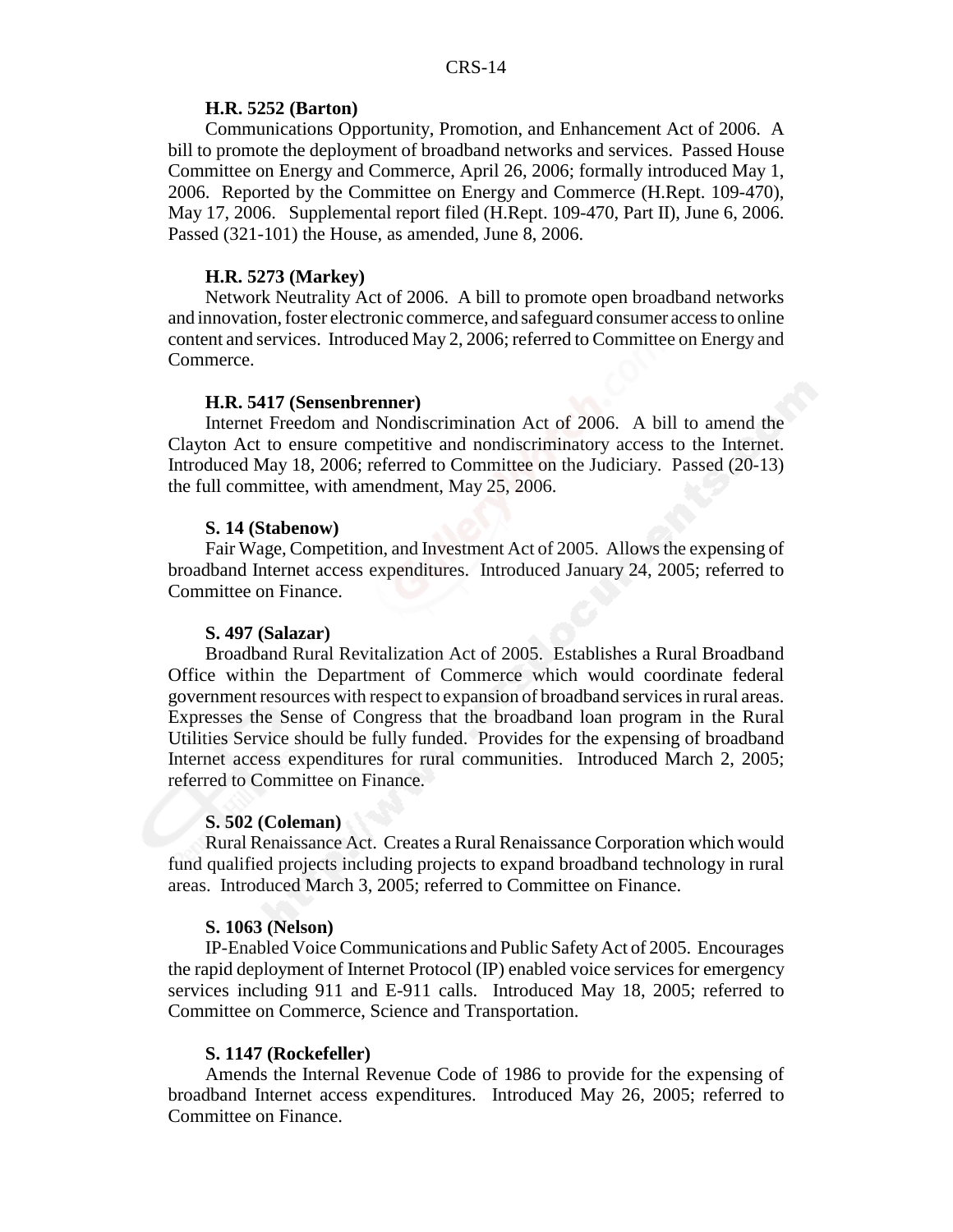#### **S. 1294 (Lautenberg)**

Community Broadband Act of 2005. Amends the Telecommunications Act of 1996 to preserve and protect the ability of local governments to provide broadband capability and services. Introduced June 23, 2005; referred to Committee on Commerce, Science and Transportation.

#### **S. 1349 (Smith)**

Video Choice Act of 2005. Seeks to promote deployment of competitive video services, eliminate redundant and unnecessary regulation, and further the development of next generation broadband networks. Introduced June 30, 2005; referred to Committee on Commerce, Science and Transportation.

#### **S. 1504 (Ensign)**

Broadband Investment and Consumer Choice Act. Seeks to establish a market drive telecommunications marketplace, to eliminate government managed competition of existing communication service, and to provide parity between functionally equivalent services. Introduced July 27, 2005; referred to Committee on Commerce, Science and Transportation.

#### **S. 1583 (Smith)**

Universal Service for the 21<sup>st</sup> Century Act. Amends the Communications Act of 1934 to expand the contribution base for universal service and to establish a separate account within the universal service fund to support the deployment of broadband service in unserved areas of the United States. Introduced July 29, 2005; referred to Committee on Commerce, Science and Transportation.

#### **S. 1765 (Landrieu)**

Louisiana Katrina Reconstruction Act. Provides grants for construction of broadband infrastructure necessary for technology and economic development in areas affected by Hurricane Katrina. Introduced September 22, 2005; referred to Committee on Finance.

#### **S. 1766 (Vitter)**

Louisiana Katrina Reconstruction Act. Provides grants for construction of broadband infrastructure necessary for technology and economic development in areas affected by Hurricane Katrina. Introduced September 22, 2005; referred to Committee on Finance.

#### **S. 1932 (Gregg)**

Deficit Reduction Act of 2005. Section 1401 cancels unobligated funds remaining as of October 1, 2006 for the USDA Rural Utilities Service Rural Broadband Access Loan and Loan Guarantee Program. Passed Senate, November 3, 2005. House agreed to conference report (H.Rept. 109-362), December 19, 2005. Senate agreed to conference report with amendments, December 21, 2005. House agreed to amended conference report, February 1, 2006. **P.L. 109-171** signed by President, February 8, 2006.

#### **S. 2113 (De Mint)**

Digital Age Communications Act of 2005. Promotes the widespread availability of communications services and the integrity of communications